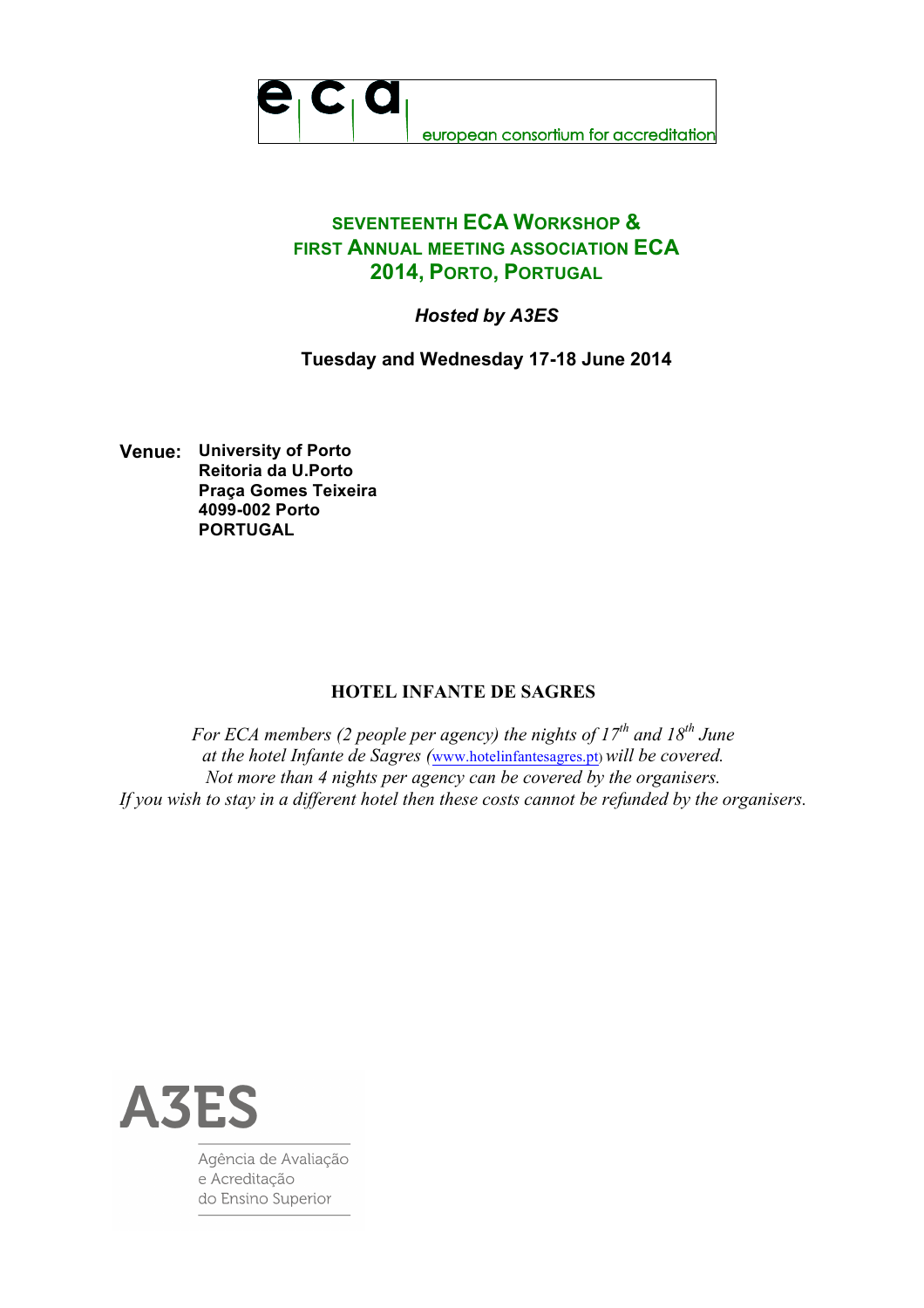| <b>TUESDAY, JUNE 17</b> | <b>VENUE: UNIVERSITY OF PORTO</b>                                                                                                                                                                                                            |
|-------------------------|----------------------------------------------------------------------------------------------------------------------------------------------------------------------------------------------------------------------------------------------|
| $09:00 - 12:00$         | <b>ECA Board Meeting (only for ECA Board members)</b>                                                                                                                                                                                        |
| $12:00 - 13:30$         | <b>Arrival participants, Registration and Lunch</b>                                                                                                                                                                                          |
| $13:30 - 15:30$         | <b>Meetings Working Groups 1 and 4</b><br>The working groups 1 and 4 will meet in parallel to discuss and<br>prepare the new Work Plan for 2014-2015 to be presented in the<br>plenary sessions.                                             |
|                         | WG 1: Salão Nobre<br>WG 4: Sala da Biblioteca - Fundo Antigo                                                                                                                                                                                 |
| $15:30 - 16:00$         | <b>Coffee break</b> (7.6 Room, $7th$ Floor)                                                                                                                                                                                                  |
| $16:00 - 18:00$         | <b>Meetings Working Groups 2 and 3</b><br>The working groups 2 and 3 will meet in parallel to discuss and<br>prepare the new Work Plan for 2014-2015 to be presented in the<br>plenary sessions.<br>WG 2: Sala 302<br>WG 3: Sala do Conselho |
| 20:00                   | <b>Dinner at</b> Taylor's cellars (Port wine) - visit and dinner at Barão Fladgate<br>Três Séculos Restaurant. http://www.tresseculos.pt/                                                                                                    |